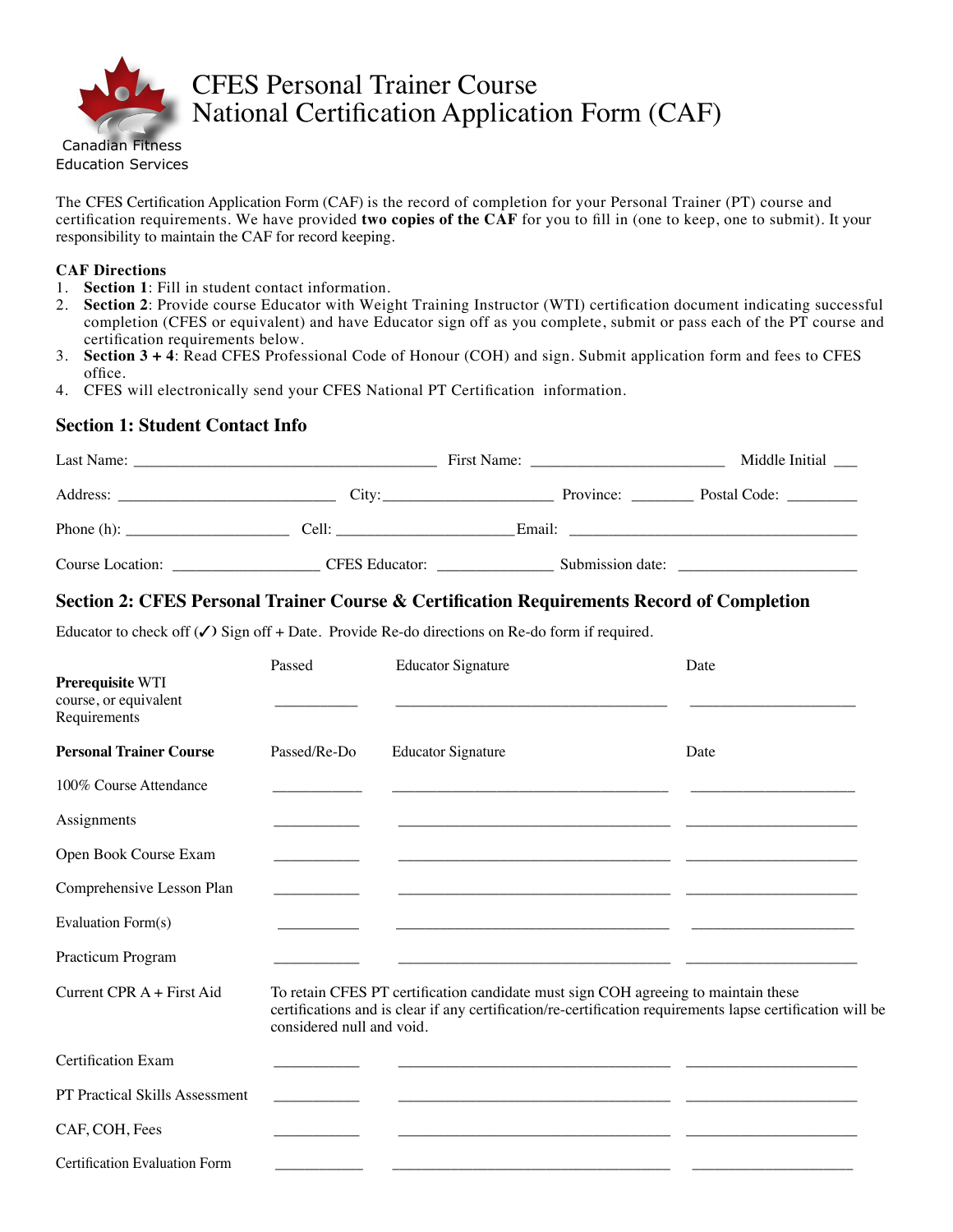# **Section 3: CFES Personal Trainer Professional Code of Honour**

I, the undersigned, have read, clearly understand and agree with the CFES Personal Trainer Code of Honour, certification and re-certification requirements, Profession Ethics and Conduct Guidelines, Scope of Practice and liability requirements. If I allow any of CFES Personal Trainer certification and re-certification requirements to lapse, my certification/re-certification will be considered instantly null and void.

| o٠<br>твани.<br>910. | Date <sup>-</sup> |
|----------------------|-------------------|
|                      |                   |

# **Section 4: CFES Certification Payment Details**

Your first CFES certification is valid for one year. Upon renewal CFES offers one and two year options for your certification

**Please tick (**3**)**

**A. Replacing existing CFES Weight Training Instructor certification with CFES Personal Trainer designation. PT Certification Exam Fee** \$70.00<br> **CST** \$3.50  $$3.50$ 

|                                                                                                                                                                                                          | Total      | \$73.50           |
|----------------------------------------------------------------------------------------------------------------------------------------------------------------------------------------------------------|------------|-------------------|
| <b>B. Reinstatement/Cross-Transfer Certification</b><br>Candidates complete reinstatement requirments or<br>who have certification(s) of equal merit recognized by CFES cross-transfer certification(s). | <b>GST</b> | \$70.00<br>\$3.50 |
| Candidates who have certifications from other agencies may contact<br>CFES for to review and determine qualifications: credentials, education and experience.                                            | Total      | \$73.50           |
| Certificates are issued electronically.                                                                                                                                                                  |            |                   |
| Signature:                                                                                                                                                                                               |            |                   |
| Cheque or Money Order<br>Tick One $(\sqrt{\ }$ :<br><b>Visa</b><br><b>MasterCard</b>                                                                                                                     |            |                   |
| Card $#$<br>Expiry Date:                                                                                                                                                                                 |            |                   |

*There is a \$15.00 charge for NSF cheques, repayment must be by certified cheque or credit card.*

Notes: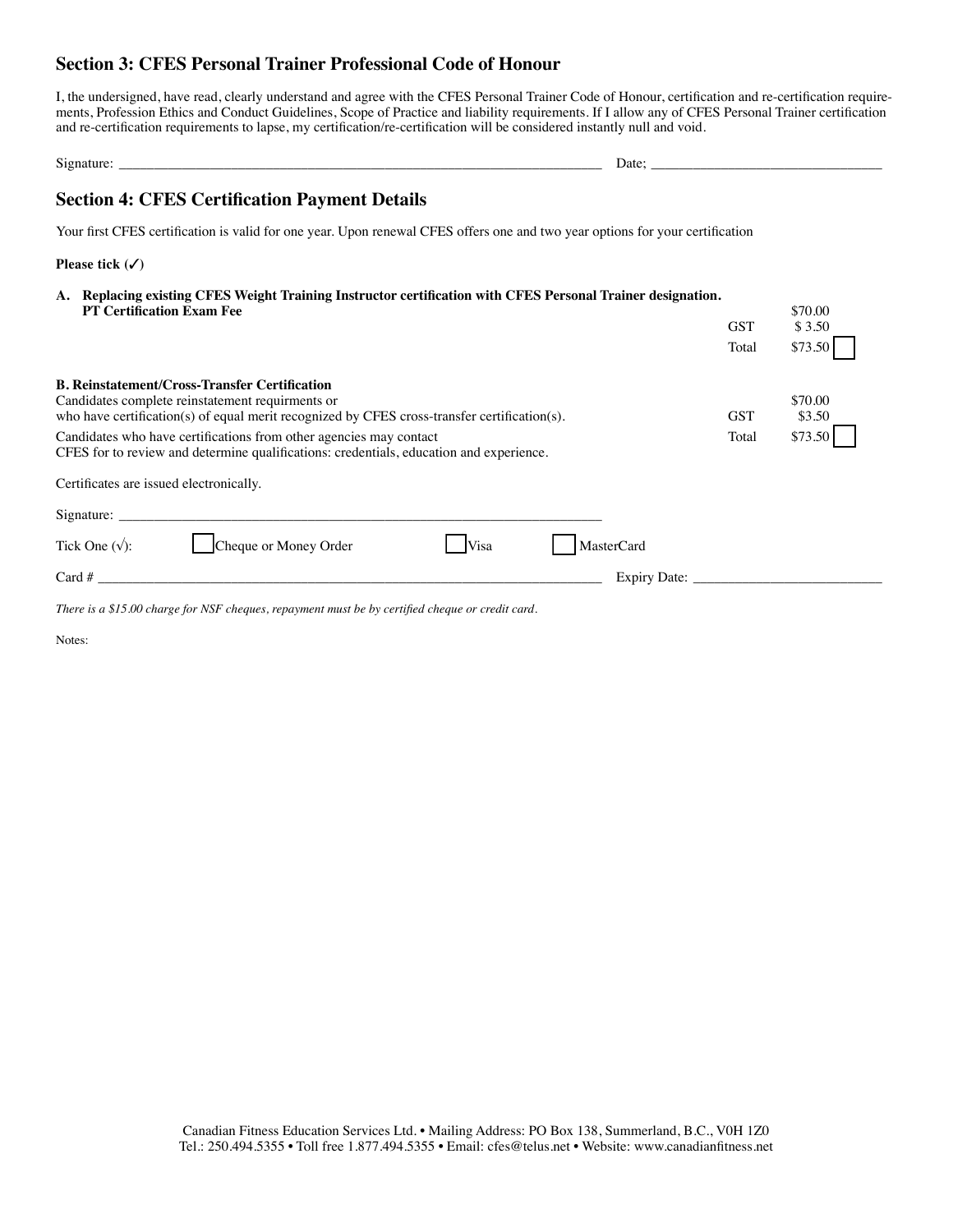

Canadian Fitness Education Services

The CFES Certification Application Form (CAF) is the record of completion for your Personal Trainer (PT) course and certification requirements. We have provided **two copies of the CAF** for you to fill in (one to keep, one to submit). It your responsibility to maintain the CAF for record keeping.

#### **CAF Directions**

- 1. **Section 1**: Fill in student contact information.
- 2. **Section 2**: Provide course Educator with Weight Training Instructor (WTI) certification document indicating successful completion (CFES or equivalent) and have Educator sign off as you complete, submit or pass each of the PT course and certification requirements below.
- 3. **Section 3 + 4**: Read CFES Professional Code of Honour (COH) and sign. Submit application form and fees to CFES office.
- 4. CFES will electronically send your CFES National PT Certification information.

# **Section 1: Student Contact Info**

| Last Name:<br><u> 1980 - Jan Barbara, martin da shekara tsa na shekara tsa 1980 a 1981 a tsa 1981 a tsa 1981 a tsa 1981 a tsa 1</u> |                       |        |                  | Middle Initial                |  |
|-------------------------------------------------------------------------------------------------------------------------------------|-----------------------|--------|------------------|-------------------------------|--|
| Address:                                                                                                                            |                       |        | Province:        | Postal Code: <u>_________</u> |  |
| Phone $(h)$ :                                                                                                                       | Cell:                 | Email: |                  |                               |  |
| Course Location:                                                                                                                    | <b>CFES</b> Educator: |        | Submission date: |                               |  |

# **Section 2: CFES Personal Trainer Course & Certification Requirements Record of Completion**

Educator to check off  $(\checkmark)$  Sign off + Date. Provide Re-do directions on Re-do form if required.

| Prerequisite WTI<br>course, or equivalent<br>Requirements | Passed                    | <b>Educator Signature</b>                                                                                                                                                                        | Date |
|-----------------------------------------------------------|---------------------------|--------------------------------------------------------------------------------------------------------------------------------------------------------------------------------------------------|------|
| <b>Personal Trainer Course</b>                            | Passed/Re-Do              | <b>Educator Signature</b>                                                                                                                                                                        | Date |
| 100% Course Attendance                                    |                           |                                                                                                                                                                                                  |      |
| Assignments                                               |                           |                                                                                                                                                                                                  |      |
| Open Book Course Exam                                     |                           |                                                                                                                                                                                                  |      |
| Comprehensive Lesson Plan                                 |                           |                                                                                                                                                                                                  |      |
| Evaluation Form(s)                                        |                           | <u> 1989 - Johann Harry Barn, mars and deutscher Amerikaanse kommens van de Frankryk van de Frankryk van de Frankryk v</u>                                                                       |      |
| Practicum Program                                         |                           |                                                                                                                                                                                                  |      |
| Current CPR $A$ + First Aid                               | considered null and void. | To retain CFES PT certification candidate must sign COH agreeing to maintain these<br>certifications and is clear if any certification/re-certification requirements lapse certification will be |      |
| Certification Exam                                        |                           |                                                                                                                                                                                                  |      |
| PT Practical Skills Assessment                            |                           | <u> 1989 - John Stein, Amerikaansk politiker (</u> † 1920)                                                                                                                                       |      |
| CAF, COH, Fees                                            |                           |                                                                                                                                                                                                  |      |
| Certification Evaluation Form                             |                           |                                                                                                                                                                                                  |      |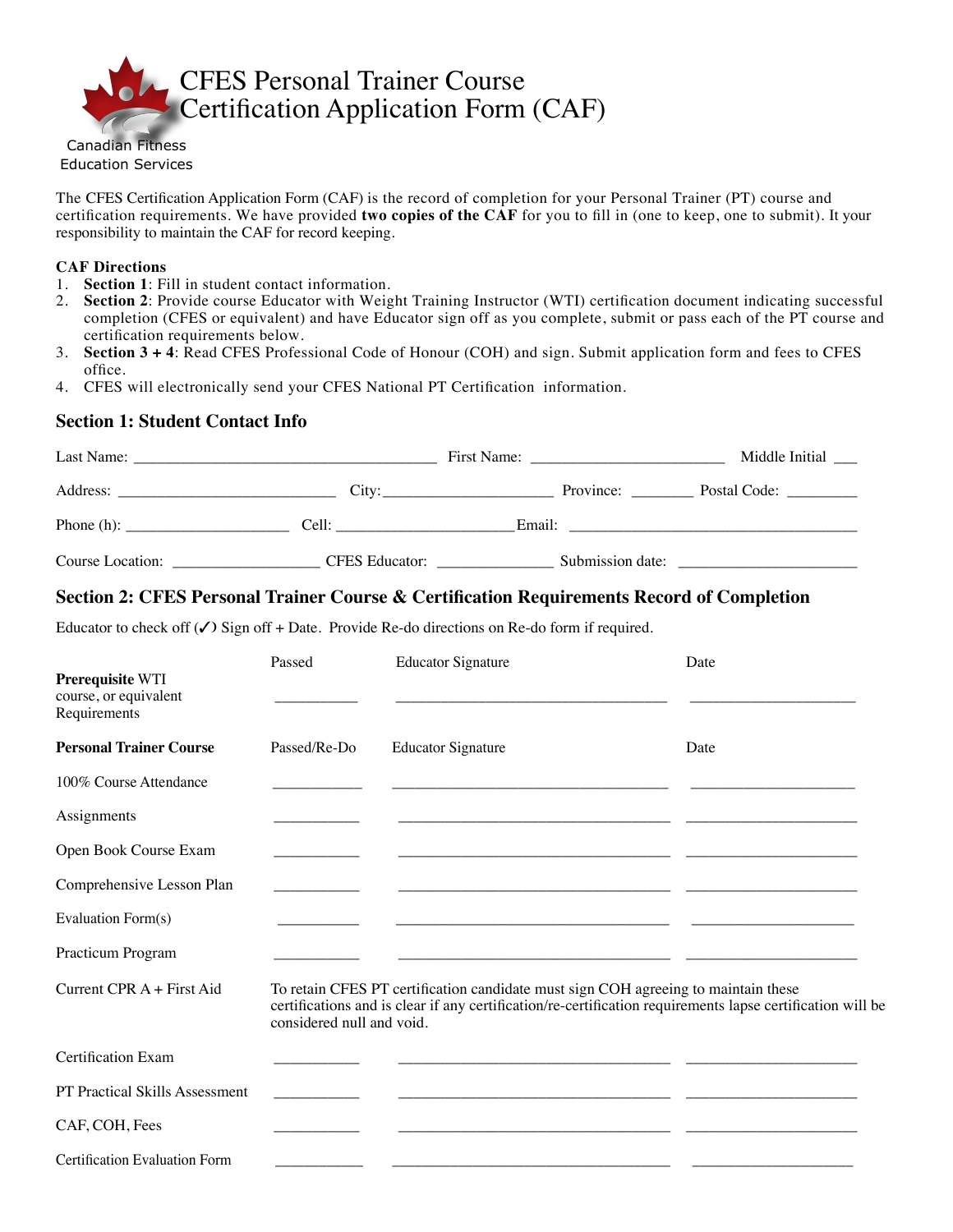# **Section 3: CFES Personal Trainer Professional Code of Honour**

I, the undersigned, have read, clearly understand and agree with the CFES Personal Trainer Code of Honour, certification and re-certification requirements, Profession Ethics and Conduct Guidelines, Scope of Practice and liability requirements. If I allow any of CFES Personal Trainer certification and re-certification requirements to lapse, my certification/re-certification will be considered instantly null and void.

| $\sim$<br>Signature: | Date: |
|----------------------|-------|
|                      |       |

# **Section 4: CFES Certification Payment Details**

Your first CFES certification is valid for one year. Upon renewal CFES offers one and two year options for your certification

**Please tick (**3**)**

**A. Replacing existing CFES Weight Training Instructor certification with CFES Personal Trainer designation. PT Certification Exam Fee** \$70.00  $$3.50$ Total  $$73.50$   $\Box$ **B. Cross-Transfer Certification** Candidates who have certification(s) of equal merit are recognized by CFES can cross-transfer to CFES \$70.00<br>
GST \$3.50 certification(s). GST \$3.50 Receive full certification benefits recognition. Candidates who have certifications Total  $$73.50$   $\Box$ from other agencies may contact CFES for to review and determine your qualifications. We review your credentials, education and experience. Certificates are issued electronically. Signature: Tick One  $(\sqrt{y})^2$  Cheque or Money Order  $\Box$  Visa  $\Box$  MasterCard

| $T_{\rm I}$ $\sim$ $T_{\rm I}$ $\sim$ $T_{\rm I}$ $\sim$ $T_{\rm I}$ | $\blacksquare$ Cheque of Money Order | - 13a | — Maswicaru         |  |
|----------------------------------------------------------------------|--------------------------------------|-------|---------------------|--|
| Card #                                                               |                                      |       | <b>Expiry Date:</b> |  |
|                                                                      |                                      |       |                     |  |

*There is a \$15.00 charge for NSF cheques, repayment must be by certified cheque or credit card.*

Notes: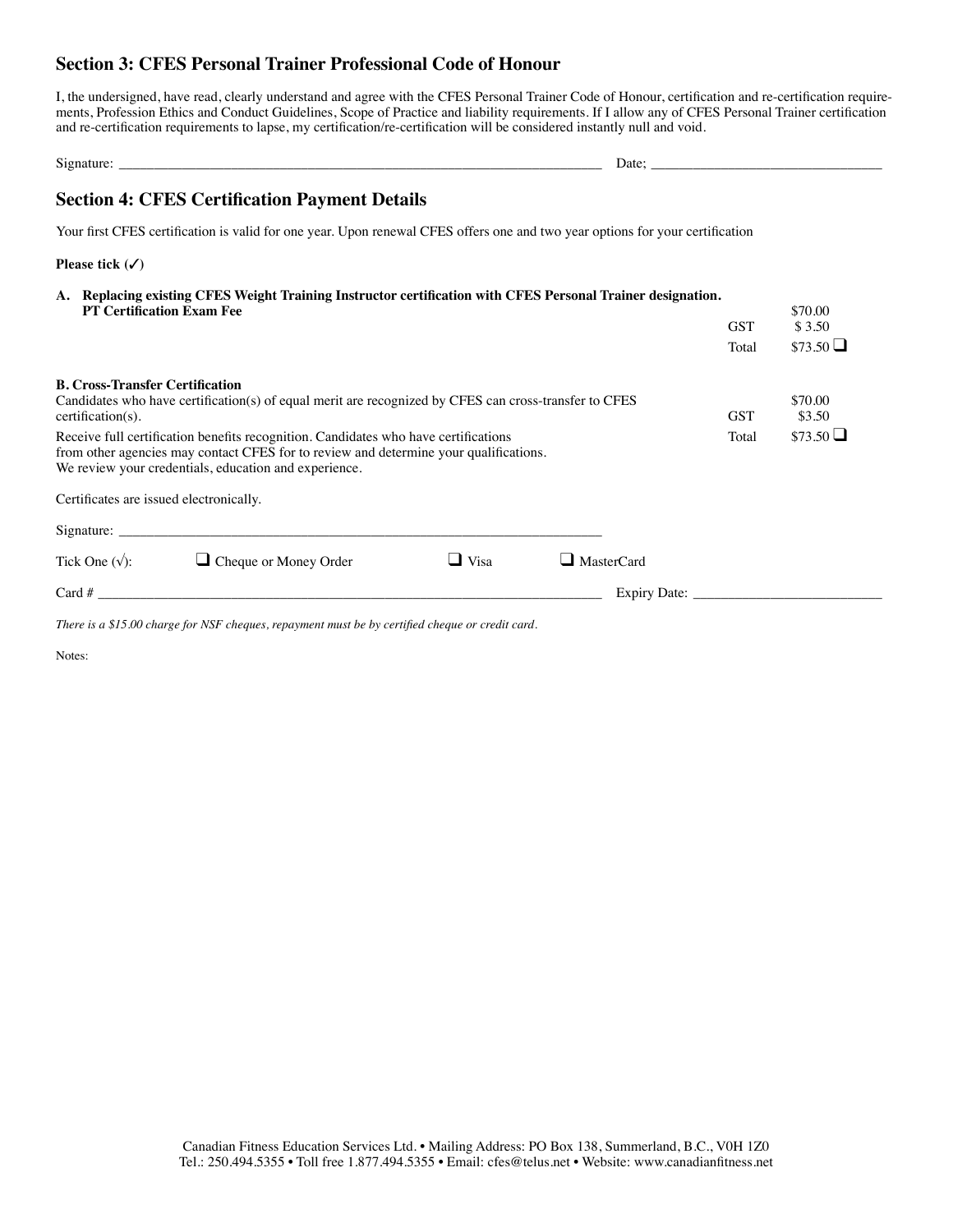# **CFES National Personal Trainer Professional Code of Honour Package**

# **Certification Requirements:**

*Successfully complete (80% +) of the following CFES program steps or present an equivalent.\**

- 1 Pre-requisite: CFES Weight Training Instructor Certification\*;
- 2. Personal Trainer (PT) Classroom Course\*;
- 3. PT Practicum Class Course or Mentorship Program\*;
- 4. National PT Exam and exam fee\*;
- 5. National PT Skills Assessment and PTSA fee\*;
- 6. Maintain current CPR-A minimum and Emergency or Standard First Aid Certifications;
- 7. Maintain annual liability insurance (if required);
- 8. Submit to CFES: All document copies steps 1-7; signed PT Code of Honour; CFES Program Evaluation; Exam, Application form and certification/membership fee;
- 9. Receive CFES Personal Trainer Certification electronic or end of classroom program.

# **Re-certification Requirements**

*Each candidate is to successfully complete the following CFES steps or present an equivalent\*:*

- 1. Attend eight (8) hours CFES recognized programs\*;
- 2. Submit twelve (12) Personal Trainer client verification hours\*;
- 3. Maintain CPR; First Aid and annual liability insurance (if required);
- 4. Submit to CFES: All document copies, steps 1-4; signed PT Code of Honour; CFES Program Evaluation; Application form and re-certification/membership fee;
- 5. Receive CFES Personal Trainer Re-certification.

# **Professional Ethics and Conduct Guidelines**

**As a CFES Certified Personal Trainer (PT) I will be expected to meet the following guidelines: Personal Attributes**

- Have an interest, enthusiasm and commitment to excellence in educating, instructing and leading;
- Develop and maintain credibility, sincerity with the participants, peers and managers;
- Demonstrate self-motivation and be able to motivate others;
- Maintain good records;
- Possess good time management skills;
- Perform instruction without bias, conflict of interest, self-gains or vested interest in the instruction outcome;
- Encourage and support the client in their fitness and health endeavors, recognize and appreciate their weaknesses; provide feedback to the client in a constructive, positive manner; respect the client and never discriminate on the basis of race, creed, color, sex, age, physical and mental limitations or nationality.
- Have dedicated time to carry out the PT role, including availability to clients outside of their session;
- Be a realistic role model, aiming to demonstrate balance; express honesty, integrity and core values.

# **Communication Skills**

- Possess the skill, knowledge, and ability to communicate well with the client and all involved;
- Clarify and present the PT instruction in a succinct and meaningful manner;
- Interpret and explain the clients results to the client;
- Provide an atmosphere that is client centered, welcoming, caring, supportive and professional;
- Respect privacy and confidentiality during and following the sessions and programs;
- Respect professional boundaries regarding appropriate and acceptable language, touching, overall conduct and promotion of programs;
- Understand that swearing, sexual oriented body or verbal language; being untruthful; encouraging gossip; economic maneuvering in sales and copyright infringements are examples of unprofessional or inappropriate conduct.

# **Participant Success**

- Design and implement individualized programs for apparently healthy teens and adults, using exercise routines that are based on sound anatomical, physiological and biomechanical principles;
- Before beginning with a client, fill in a GAQ. If there is a 'yes' on the GAQ, then the client must be referred back to their physician with a PARmed-X or clearance to commence exercise without any restrictions to exercise;
- Prior to engaging in every session, the trainer must ensure that there are no contraindications to exercise, that the health of the client is unchanged, and that the medical clearance forms are current and not out of date (e.g. the GAQ form is only valid for one year);
- Refer the client when deemed appropriate (e.g. health or medical diagnostics, nutritional assessment or advice, physical therapy, counseling services, chronic health conditions, or when the client-trainer relationship is compromised);
- Prior to designing an exercise program, a Health Related Fitness Assessment must be completed with all clients. The trainer is responsible for taking a thorough history; establish short and long term goals; and assessing the client's baseline level of fitness;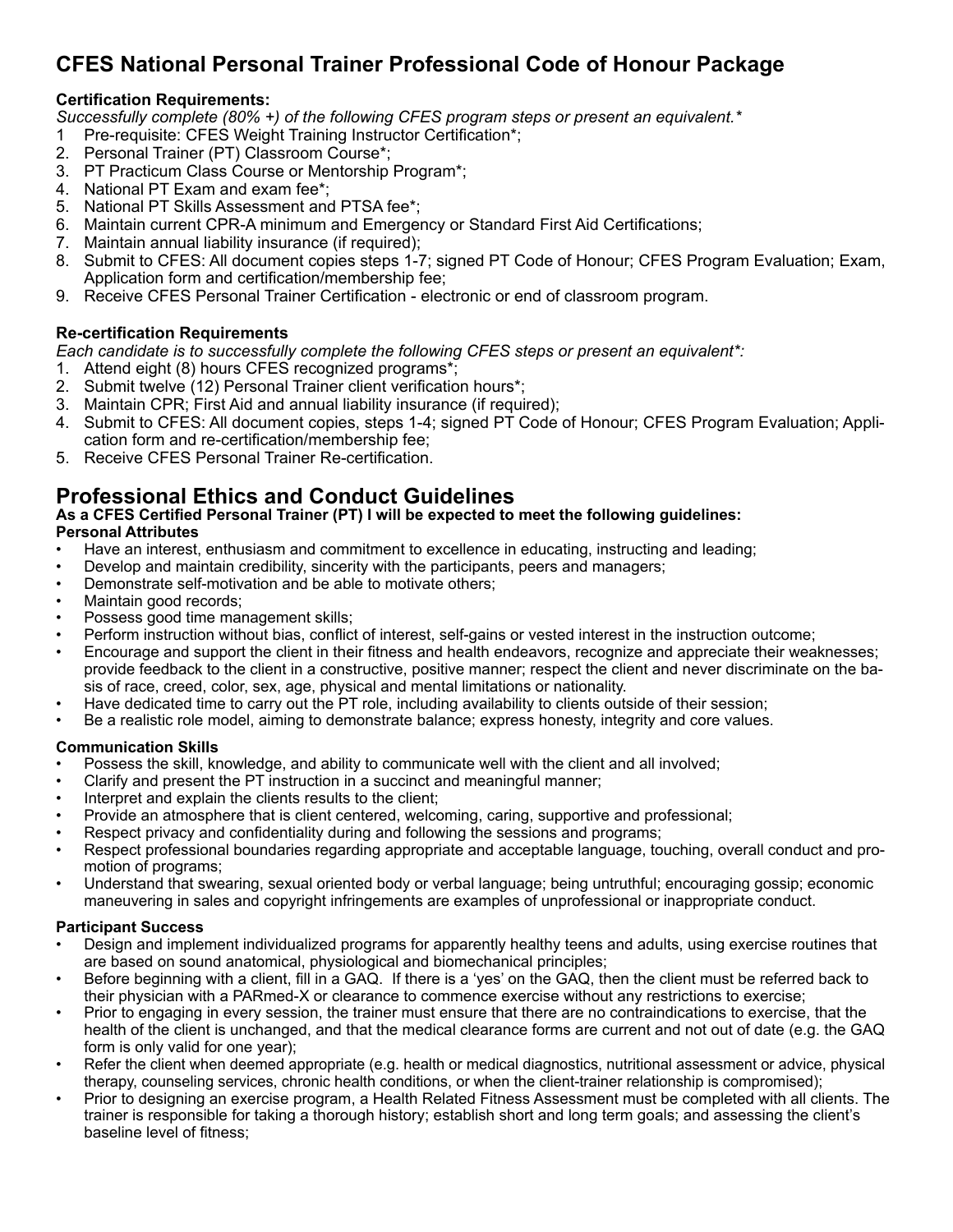- Provide proper supervision, thorough monitoring, and education to the client. Educate participants about the benefits of exercise and healthy lifestyles; develop short term and long term goals; provide on-going precise feedback on the client's progress; and be a positive role model to the client through your own healthy lifestyle and exercise practices;
- Ensure that the frequency, intensity, duration and type of exercises are always appropriate and specific. In addition, make sure that the exercises are progressed properly;
- Document every session.

#### **Technical Skills**

- Understand and instruct within professional scope of practice (see below);
- Have the personal training skill, knowledge, confidence, and ability in your instruction;
- Demonstrate a working knowledge and understanding of the CFES model, mission, direction, and focus, following CFES professional ethics and conduct guidelines for every weight training class or program;
- Design and instruct a proper warm-up, a work-out (cardio, strength, endurance) and cool down (flexibility) components for each Personal Training session as it applies;
- Provide safe, progressive, balanced, technically proficient program components;
- Possess the ability to determine and work with differing styles of participant learning and abilities;
- Be able to make a judgment whether the participant fitness level is appropriate for chosen exercises;
- Provide exercise modifications and alternatives that meet the fitness levels and condition of the client;
- Provide instruction and modifications for the safe use of all equipment utilized;
- Provide feedback and encouragement that enhances and promotes client advancement.

# **Program Effectiveness**

- The exercise routines must be based on sound anatomical, physiological and biomechanical principles;
- The design of the program must take into consideration the client's health history, assessment results, current lifestyle, training experience and specific goals;
- The program prescription should include the frequency, intensity, type and duration of the activities to be performed by the client;
- The program must be safe for the client, avoiding contraindicated or high risk exercises at all times.

# **Safety**

- Maintain a clean, well-lit, well ventilated facility that provides enough room for participants to move freely and exercise safely;
- Avoid all unsafe conditions, whether in the environment or with the training equipment;
- All safety issues must be brought to the supervisor or owner of the training environment (whether in a gym setting or in a client's home);
- The training environment and the training equipment must meet industry, insurance, and fire safety recommendations;
- Maintain all fitness equipment according to manufacturers' instructions, ensure that the equipment is well maintained, and inspect the equipment prior to every session;
- Avoid home-made equipment;
- Establish, explain and practice emergency routines for staff and clients.

# **Professional Credibility**

- Respect individuality; equality; provide support, include and recognize participants and professionals;
- Support other personal trainers and share knowledge and expertise, with the goal of improving oneself and the Personal Training profession;
- Promote honesty of feedback, originality of the candidate, and give credit where credit is due;
- Uphold a professional image through conduct and appearance;
- Maintain CFES Personal Training recertification requirements;
- Advance PT certification: add credentials, attend programs, events; network with professionals;
- Keep up to date with exercise trends, safety, new programs, techniques, and current research;
- Have regular evaluations of leadership skills, abilities and conduct from participants, peers and supervisors;
- Maintain professional boundaries as client and trainer;
- Offer a high quality product that is fairly priced, placing the welfare of the client above profit;
- Do not use misleading advertising or product misrepresentation;
- Respect employment laws, business laws, property laws and the proper use of copyrighted materials;
- Protect the privacy of the client at all times. This includes never discussing the client with others, keeping their information in a confidential, secure location, and obtaining clients' consent prior to releasing any information.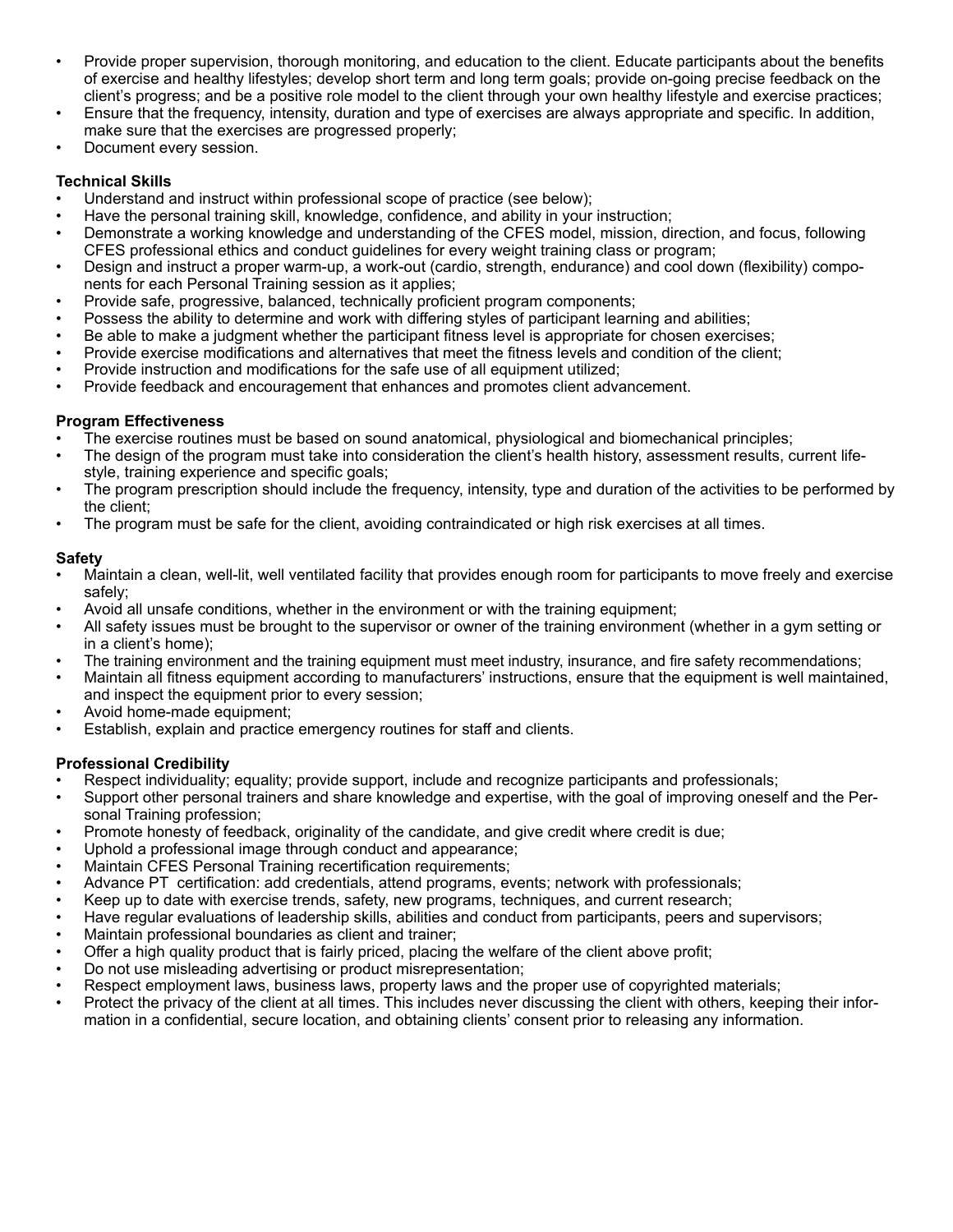# **CFES Personal Trainer Scope of Practice**

The CFES Personal Trainer certification is meant to provide individuals with no formal academic training in the exercise sciences with the competencies necessary to enable them to provide safe and effective advice to apparently healthy clients.

The CFES Personal Trainer certification is focussed on providing candidates with the competencies necessary to:

- Assist apparently healthy clients to make positive behavioural changes to their lifestyle that effect health-related fitness and nutrition
- Provide advice on how to change to their lifestyle behaviours in order to prevent the chronic diseases associated with an unhealthy lifestyle.
- Only engage clients who have been appropriately screened (using the GAQ) and are determined to be apparently healthy. Those clients who answer YES to any questions on the GAQ must be cleared by a qualified health professional (e.g. medical doctor) for unrestricted physical activity.
- Only use the assessment tools or assessment techniques and administer the appraisal protocols identified within CFES Personal Trainer manual to assess health-related fitness levels and eating behaviours.
- Will prescribe physical activity and/or healthy eating goals using information contained within the CFES Personal Trainer manual.
- May not provide information to clients to assist them with the treatment or management of any existing chronic disease or acute injury. These clients should be referred to individuals with advanced knowledge, training and specialized Certifications. Client requests for advanced nutritional information will be referred to a Registered Dietician.
- Will not work with clients who wish to improve performance related physical activity or nutrition intake to enhance performance.
- Will follow the CFES Standards and Code of Ethics at all times.

**IMPORTANT NOTE:** *Upon completion of this course and during your personal trainer career you are likely going to learn additional knowledge or competencies either obtained through an accredited and approved health organization or at a recognized fitness conference. Caution should be exercised regarding these additional competencies, especially when they fall outside the scope of practice of the CFES Personal Trainer.* 

*Potential problems arise if and when a certified individual receives these extra competencies and then proceeds to work*  with a population outside their scope of practice. Doing this nullifies their insurance should something untoward happen. *In other words, if a trainer practices puts their additional knowledge into practice with a client, they do so without the protection of the insurance coverage offered at this certification level because they are beyond their scope of practice.*

# **Liability Insurance and the Fitness Professional**

# **Who needs liability insurance?**

As a personal trainer, you have a professional responsibility to teach within your scope of practice and to protect yourself from the possibility of a law suit from a participant who is injured in a program. While a law suit is only credible if there is intentional misconduct or negligence on the part of the personal trainer which results in damage or loss to the participant, it is prudent for personal trainers to be covered personally, or through their employer.

#### **Procedures to Protect Against a Negligence Suit Liability**

• Refers to the responsibility to provide services in a reasonable, prudent manner in accordance with current professional standards.

# **Negligence**

 • Refers to the failure to act as a reasonable and prudent person would under similar circumstances. Negligence is carelessness, inattention, disregard, inadvertence or oversight that was accidental but avoidable.

# **Certification**

- Become certified as an personal trainer through a provincially and nationally recognized organization like CFES;
- Become certified in CPR and Fitness First Aid. Know emergency procedures for the facility and where the first aid kit is kept;
- Stay current and up to date through continuing education. CFES offers certified members access to an online magazine, articles, videos, networking blogs; online store for equipment, education and recognized variety of re-certification workshops, courses and development through three levels of certification;
- Subscribe to a professionally recognized magazine or journal to keep up on current literature.